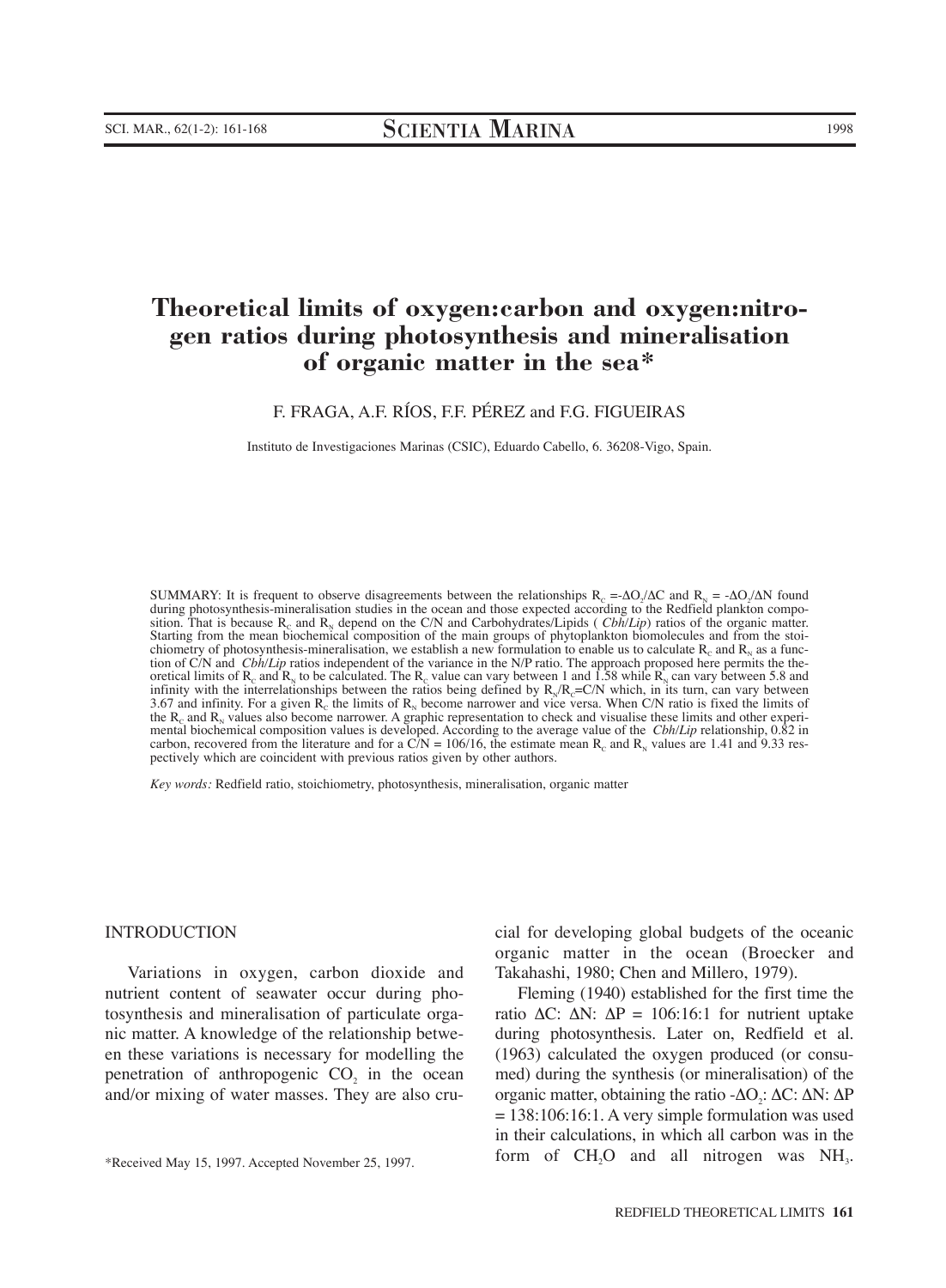Consequentely and according to that relationship, the total oxidation of the organic matter to  $CO<sub>2</sub>$  and NO<sub>3</sub> consumes one mole of oxygen for each mole of carbon, and 2 moles of oxygen for each mole of nitrogen. The Redfield proportion is correct when only carbohydrates are considered, and is also a very good approximation for proteins and nucleic acids. However, as Redfield pointed out, the ratios can vary when more reduced molecules, such as lipids, are considered. Lipids consume about 36% more oxygen than carbohydrates during their oxidation.

Extensive studies of - $\Delta$ O<sub>2</sub>: $\Delta$ C and - $\Delta$ O<sub>2</sub>: $\Delta$ N ratios in marine particulate matter by different authors (Jones at al.,1984, Fraga and Pérez, 1990, Williams and Robertson, 1991, Laws, 1991 and Anderson, 1995) revealed differences between the observed ratios and those expected according to the Redfield composition of organic matter. Generally, the -∆O<sub>2</sub>:∆C ratio is higher than that expected from Redfield when the percentage of proteins and nucleic acids in planktonic organic matter increases. It is also higher, for a given C/N ratio, when the ratio of lipids/carbohydrates increases. Taking into account that the observed variations can be relatively large, which means that the output of global organic matter budget models can be strongly affected, this paper was focused in defining the limits of the -∆O<sub>2</sub>:∆C and -∆O<sub>2</sub>:∆N ratios according to the biochemical composition of the phytoplanktonic organic matter. A knowledge of these limits in photosynthesis and mineralisation processes will be a useful tool to control the quality of experimental data, permitting the detection of irregularities in the ratios of dissolved oxygen: nutrients seen in the oceanic waters and identified by the incompatibility of these observational ratios with those expected from plankton biochemical composition.

## **METHOD**

# **Composition of the main groups of phytoplankton biomolecules**

Classes of biomolecules are commonly defined operationally based on the methods used during their chemical separation. Nevertheless, Fraga and Pérez (1990) grouped the different phytoplankton biomolecules according to their qualitative elemental composition. Table 1 summarises the main groups of biomolecules according to this criterion. The same authors gave an explanation to calculate the mean composition of each group that we detail here briefly.

All organic and inorganic phosphorus compounds of phytoplankton cells were included in the phosphorus compound group (*Pho*), which is mainly composed of nucleic acids but also includes inorganic phosphate, phospholipids, phosphoproteins and sugar phosphates (Miyata and Hattori, 1986).

The protein group (*Prt*) contains all nitrogen compounds excluding those that also have phosphorus, which were previously included in the *Pho* group. The *Prt* group is almost exclusively formed by proteins. Nevertheless, free amino acids and chlorophylls which represent 7% and 4% of the whole group respectively, are also included. However, MgO from chlorophylls  $(C_{46}H_{52}O_5N_4Mg)$ was removed because it only represents a very small fraction (0.15%) and does not affect consumed oxygen during oxidation. The mean elemental composition of proteins, excluding chlorophyll, obtained by our own amino acid analysis, is  $C_{138}H_{217}O_{45}N_{39}S$  which is very similar to the avera-

TABLE 1.- Mean elemental composition of each main group of biomolecules

|                                                                                                       |                                                                                                                                                                                     | Formula<br>weight $(g)$             | $C\%$ in weight                  |
|-------------------------------------------------------------------------------------------------------|-------------------------------------------------------------------------------------------------------------------------------------------------------------------------------------|-------------------------------------|----------------------------------|
| Proteins $(1)$<br>Phosphorus compounds <sup><math>(2)</math></sup><br>Carbohydrates<br>$Lipids^{(3)}$ | $C_{147}H_{228}O_{46}N_{40}S$<br>$C_{45} H_{76} O_{31} N_{12} P_5$<br>$C_6$ $H_{10}$ $O_5$<br>$C_{\scriptscriptstyle{52}}$ $H_{\scriptscriptstyle{80}}$ $O_{\scriptscriptstyle{6}}$ | 3323.8<br>1436.0<br>162.14<br>822.3 | 53.12<br>37.64<br>44.45<br>77.42 |
| $Prt + Pho(4)$                                                                                        | $C_{177} H_{279} O_{66} N_{48} P_3 S$                                                                                                                                               | 4260.5                              | 49.90                            |

(1) Chlorophylls are included in propotion 4% in weight.

(2) All phosphorus compounds, both organic and inorganic, are included

(3) Phospholipids are excluded.

(4) Proteins + phosporus compounds in the ratio Prt/Pho  $=$  3.94 in weight, in order to give a ratio  $N/P = 16$ , in moles.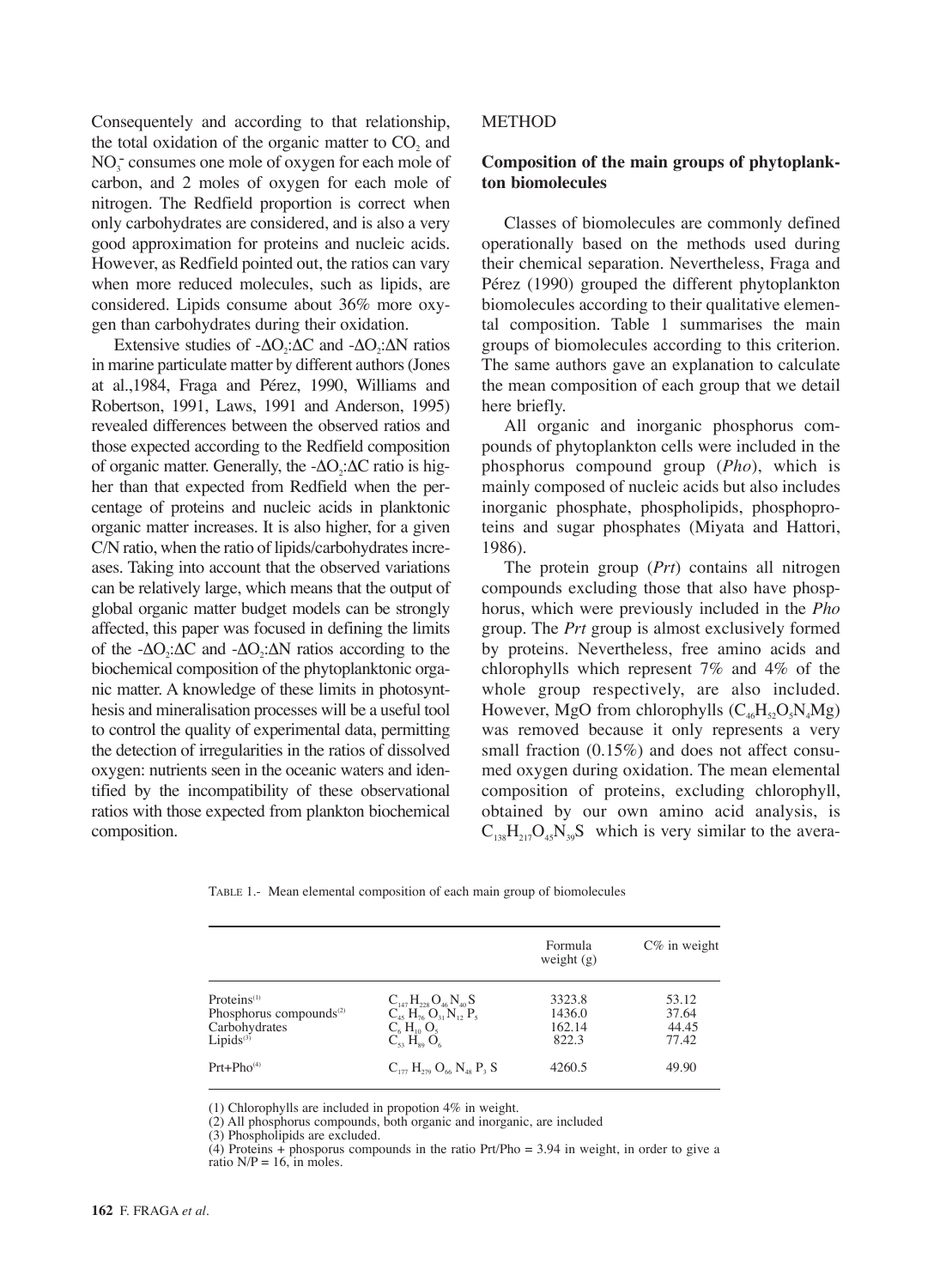ge composition  $(C_{138}H_{217}O_{45}N_{36}S)$  extracted from several authors (Fowden, 1954; Ogino, 1963; Cowey and Corner, 1966; Chau *et al.* , 1967; Chuecas and Riley, 1969). The difference of three atoms of nitrogen between both compositions is because the amidic nitrogen linked to the glutamic and aspartic amino acids was considered by Fraga and Pérez (1990) in their analysis. This amidic nitrogen represents 6% of the total nitrogen in phytoplankton proteins.

Carbohydrates group (*Cbh*) was mainly formed by hexose polymers which consume one mole of oxygen per mole of carbon during oxidation. Desoxisugars, such as fucose and rhamnose which consume 1.08 moles of oxygen per mole of carbon, is a relatively small fraction  $(4.4\%)$  of the total carbohydrates.

Triglycerides are the main constituents of the Lipids group (*Lip*) representing about 85% of the group. These triglycerides are formed of fatty acids with a mean of 17.3 carbons and 1.9 double bonds. Phospholipids were excluded because they belong to the phosphorus compounds group. The oxidation degree of this group  $(C_{s}H_{s0}O_{6})$  given by Fraga and Pérez (1990) is slightly higher than that of  $C_{40}H_{47}O_5$ given by Laws (1991), due to the higher insaturation degree of fatty acids and to the inclusion of xantophylls, which represent about 6%.

#### **Oxidation of the organic matter**

Through balancing the formula of photosynthesis-remineralisation

$$
c\ CO_3H + n\ NO_3 + p\ PO_4H^= + s\ SO_4^= + w\ H_2O \div [CcHhOoNnPpSs] + g\ O_2 + k\ OH
$$

it is possible to calculate the oxygen consumed during the total oxidation of organic matter (Ríos et al. 1989)

$$
-O2 = (4c + h - 2o + 5n + 5p + 6s)/4
$$
 (1)

If the oxidation is to  $NH<sub>4</sub><sup>+</sup>$  instead of to  $NO<sub>3</sub><sup>-</sup>$  the  $term + 5n$  must be substituted by - 3*n*.

Then by using (1) it is possible to know the oxygen consumed during the oxidation of each group of biomolecules in Table 1 and the corresponding relationships between oxygen consumption and carbon and nitrogen regenerated. These relationships are defined as  $R_c = -\Delta O_2$ : $\Delta C$  and  $R_N = ΔO<sub>2</sub>:ΔN$ , respectively.

## **RESULTS**

The  $R_c$ ,  $R_N$  and C/N ratios for each group of biomolecules in Table 1 are given in Table 2. According to Table 2,  $R_c$  and  $R<sub>N</sub>$  ratios for protein and phosphorus compounds do not differ appreciably between them, which means that the oxygen consumed during the oxidation of the total organic matter will not be affected by the proportion of *Prt* and *Pho*, and therefore, will be independent of the N/P ratio of the organic matter. Consequently, both groups can be included in a single group of *Prt*+*Pho*, simplifying greatly the calculations of the  $R_c$  and  $R_N$  ratios of the whole particulate matter, because only three groups of biomolecules will be involved.

Considering that

$$
(Prt + Pho) + Lip + Cbh = 1
$$
 (2)

where (*Prt*+*Pho*), *Lip,* and *Cbh* is the fraction of carbon content for each group of biomolecules, therefore

$$
R_{\rm c} = R_{\rm cp}(Prt + Pho) + R_{\rm ct}\cdot Lip + R_{\rm cr}\cdot Cbh \quad (3)
$$

then combining equations 2 and 3, and substituting  $(Prt+Pho)$  by  $(C/N)/(C/N)$ :

TABLE 2.- Relationship between oxygen consumed by each mole of carbon or nitrogen oxidized by each group of biomolecules and C/N ratio in atoms. Organic nitrogen oxidized to nitrate.

| Group                                            | $R_c = -\Delta O / \Delta C$                          | $R_{N} = -\Delta O_{N}/\Delta N$ | C/N                          |  |
|--------------------------------------------------|-------------------------------------------------------|----------------------------------|------------------------------|--|
| Protein<br>Phosphorus compounds<br>Carbohydrates | $1.582 + 0.005$<br>$1.55 \pm 0.02$<br>$1.00 \pm 0.01$ | $5.81 + 0.04$<br>$5.8 + 0.3$     | $3.68 + 0.03$<br>$3.8 + 0.2$ |  |
| Lipids<br>Prt+Pho                                | $1.363 \pm 0.007$<br>$1.576 \pm 0.007$                | $5.81 + 0.08$                    | $3.69 + 0.06$                |  |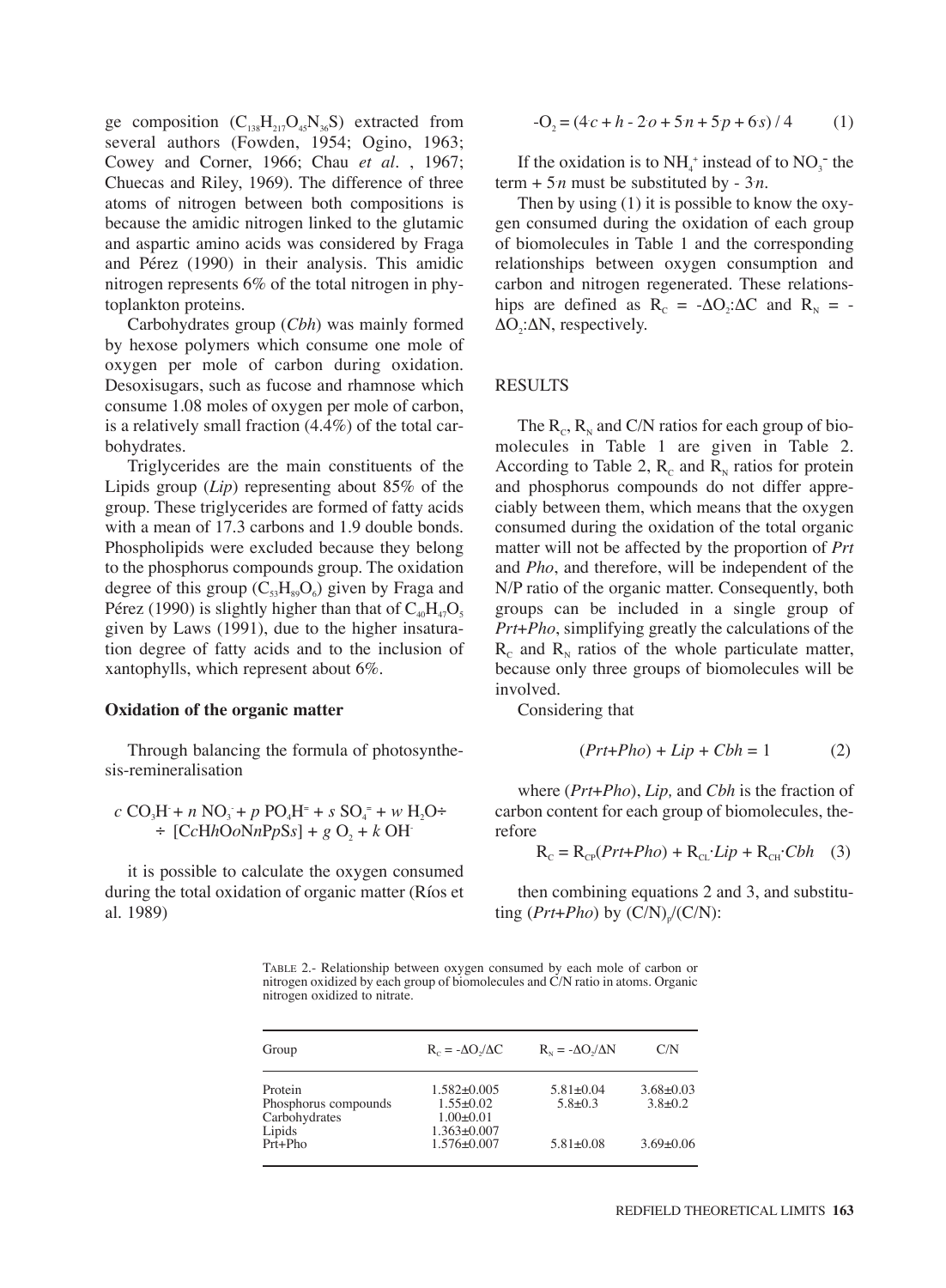$$
R_{\rm C} = (R_{\rm CP} - R_{\rm CH})(C/N)_{\rm P}/(C/N) + Lip (R_{\rm CL} - R_{\rm CH}) + R_{\rm CH} (4)
$$

or

$$
R_c = (R_{cp} - R_{cL})(C/N)_{p}/(C/N) + Cbh (R_{cn} - R_{cL}) + R_{cL} (5)
$$

where  $R_{CP}$ ,  $R_{CH}$  and  $R_{CL}$  are the  $R_{C}$  ratios for  $(Prt+Pho)$ , *Cbh*, and *Lip*, respectively and  $(C/N)$ <sub>p</sub> is the C/N ratio of (*Prt*+*Pho*).

Taking into account that the C/N ratios of *Prt* and *Pho* are very similar (Table 2), it is possible to calculate the content of *Prt*+*Pho* group in carbon moles starting from the total organic nitrogen content in moles of the particulate matter

$$
C_{(Prt+Pho)} = 3.69
$$
 N

Using the data of Table 2, (4) and (5) become:

$$
R_c = 2.125/(C/N) + 0.36 Lip + 1.00
$$

and

$$
Rc = 0.786/(C/N) - 0.36 Cbh + 1.36
$$

respectively.

Phytoplankton biochemical composition is commonly refered to in the literature as ratios between several biochemical groups (see Table 3). In this way, carbohydrate and lipid contents are given as the ratio *Cbh/Lip* at many times, and for this reason it could be useful to determine  $R_c$  and  $R_w$  starting from the C/N ratio and from the *Cbh/Lip* ratio, expressed in carbon units, of the particulate organic matter. Combining (4) and (5) and rearranging:

$$
R_{\rm c} = (R_{\rm CH} + (R_{\rm CL} - R_{\rm CH})/(1 + Cbh/Lip))(1 - (C/N)p/(C/N)) + R_{\rm NP}/(C/N)
$$

where  $R_{NP}$  is  $R_N$  of (*Prt*+*Pho*).

Assigning the corresponding values of Table 2 to the constants, we obtain:

$$
R_c = (1.00 + 0.36/(1 + Cbh/Lip))(1 - 3.69/(C/N)) + 5.81/(C/N)
$$
 (6)

# Ternary plots and ranges of variation of R<sub>c</sub> and  $\mathbf{R}_{\rm N}$

Taking into account that the phytoplankton values of  $R_c$  and  $R_N$  only depend on C/N and *Cbh/Lip* ratios, the mean values can be calculated by using in (6) the average values of C/N and *Cbh/Lip*. For that propose we chose the classic value of  $C/N = 6.625$  (Fleming, 1940) which is

TABLE 3.- ΣCarbonydrate/ΣLipid ratio in carbon given by different authors. When the ratio was in weight we multiplied by 0.574 to transform it to carbon units.

| Location                                                                                                                                                                                                                                      | Num. of<br>samples                                                             | C-Cbh/C-Lip                                                                                                               | Authors                                                                                                                                                                                                                                                                                                                  |
|-----------------------------------------------------------------------------------------------------------------------------------------------------------------------------------------------------------------------------------------------|--------------------------------------------------------------------------------|---------------------------------------------------------------------------------------------------------------------------|--------------------------------------------------------------------------------------------------------------------------------------------------------------------------------------------------------------------------------------------------------------------------------------------------------------------------|
| Villefranche-sur-Mer<br>Kiel Bight<br>North Sea<br>Peruvian coast (0-50m)<br>Pacific (5m)<br>Antarctic (0,100m)<br>Antarctic (0-75m)<br>Ría de Vigo<br>Villefranche-sur-Mer<br>Plymouth<br>Ría de Vigo<br>Antarctic (0-100)<br>North Atlantic | 3<br>46<br>42<br>60<br>54<br>41<br>53<br>45<br>20<br>10<br>8<br>378<br>7<br>39 | $0.92*$<br>1.20<br>0.90<br>1.38<br>0.86<br>0.94<br>0.47<br>0.40<br>$1.25***$<br>$1.23***$<br>1.50<br>0.81<br>0.17<br>0.51 | Antia et al. (1963)<br>Nival et al. (1976)<br>Smetacek et al. (1979)<br>Lancelot-Van Beveren (1980)<br>Hendrikson et al. (1982)<br>Tanoue et al. (1982)<br>Tanoue (1985)<br>Ríos and Fraga (1987)<br>Claustre et al. (1989)<br>Fernández et al. (1992)<br>Ríos (1992)<br>Robins et al. (1994)<br>Fernández et al. (1994) |
| Average                                                                                                                                                                                                                                       | 14                                                                             | 0.82                                                                                                                      |                                                                                                                                                                                                                                                                                                                          |

 $\overset{*}{\phantom{*}}$  During the exponential growth

\*\* Calculated from elemental composition<br>\*\*\* Inverse of the Lin/Chb geometric system

Inverse of the Lip/Cbh geometric average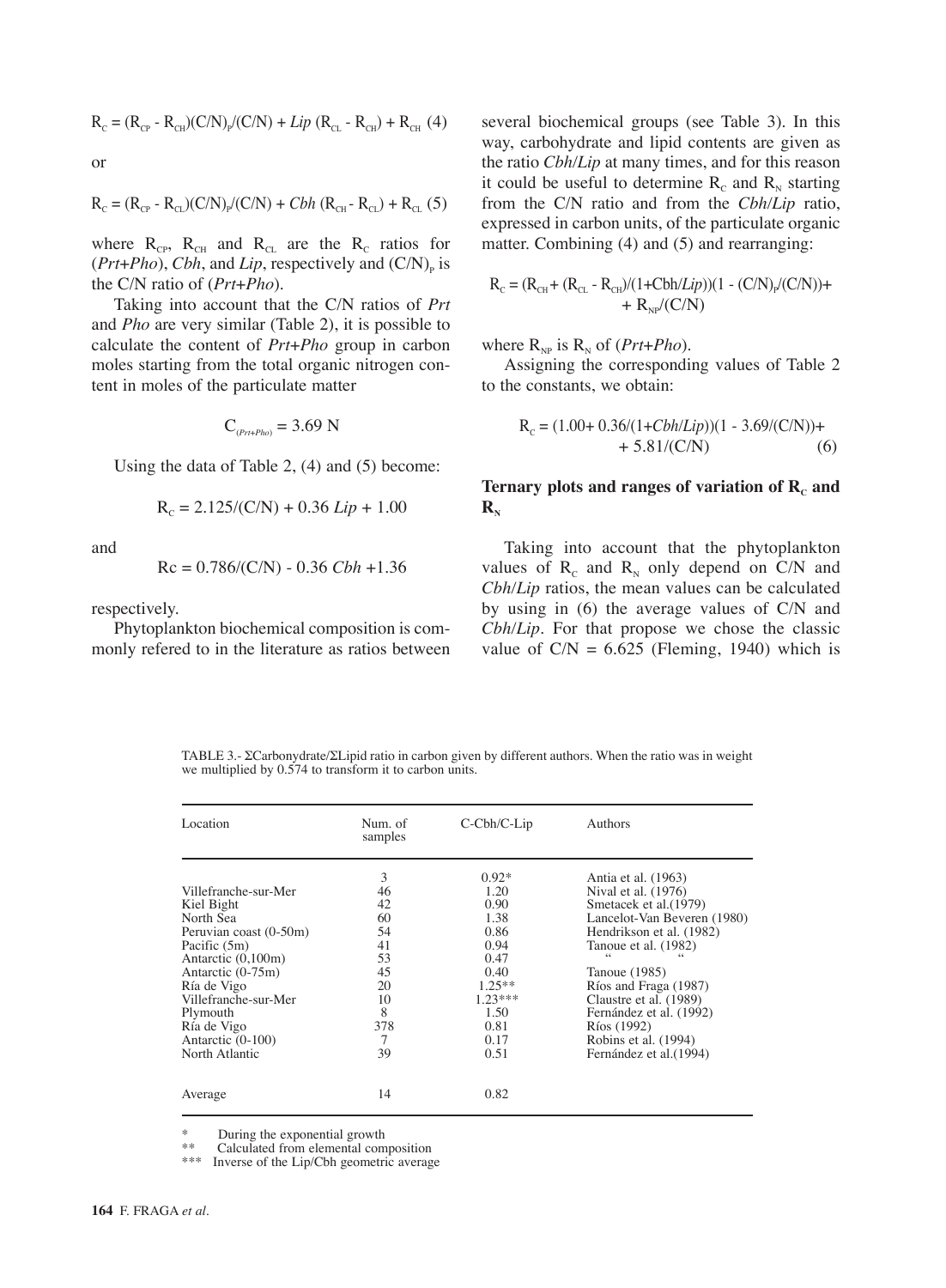TABLE 4.- Maximum and minimum values that  $R<sub>N</sub>$  can take for the possible  $R_c$  values, and maximum and minimum values that can take  $R_c$  for a given  $R_N$ 

| $R_c$      | $\rm R_{\scriptscriptstyle N}$<br>minimum | $\rm R_{\scriptscriptstyle N}$<br>maximum | $\rm R_{\scriptscriptstyle N}$ | $\rm R_{\scriptscriptstyle \rm \scriptscriptstyle C}$<br>minimum | $R_c$<br>maximum |
|------------|-------------------------------------------|-------------------------------------------|--------------------------------|------------------------------------------------------------------|------------------|
|            | $\infty$                                  | $\infty$                                  | 100                            | 1.02                                                             | 1.37             |
| 1.1<br>1.2 | 23<br>12.8                                | $\infty$<br>$\infty$                      | 20<br>10                       | 1.12<br>1.27                                                     | 1.42<br>1.48     |
| 1.3        | 9.2                                       | $\infty$                                  | 9                              | 1.31                                                             | 1.49             |
| 1.4        | 7.4                                       | 30                                        | 8                              | 1.36                                                             | 1.51             |
| 1.41       | 7.3                                       | 24                                        |                                | 1.44                                                             | 1.54             |
| 1.5        | 6.4                                       | 8.6                                       | 6                              | 1.55                                                             | 1.57             |
| 1.58       | 5.8                                       | 5.8                                       | 5.8                            | 1.58                                                             | 1.58             |

very close to that found in further analysis of marine particulate organic matter (Tanoue and Handa, 1979, Copin-Montegut and Copin-Montegut, 1983; Ríos, 1992). The *Cbh/Lip* ratio in phytoplankton populations shows a higher variability, depending on many factors such as dominant species, physiological state, presence of silicium, nutrient concentrations, light availability and water temperature (Strickland *et al.,* 1969; Darley, 1977; Taguchi *et al.*, 1987; Ríos, 1992). Table 3 summarises the *Chb/Lip* ratios given by several authors for marine particulate organic matter. We use the average ratio (0.82) of all data gathered in Table 3 expressed in carbon units. Therefore, using  $C/N = 6.625$  and  $Cbh/Lip = 0.82$ , the corresponding mean  $R_c$  and  $R_N$  values for the oxidation or photosynthesis of plankton organic matter with mean composition, are 1.41 and 9.33 respectively.

Following Nival et al. (1976) the biochemical composition of the particulate organic matter can be easily represented by lineal functions in ternary plots. Figure 1 shows such ternary plots, where each side of the triangle represents the proportion of carbon, in weight or moles, of the three groups of biomolecules (*Cbh, Lip* and *Prt*+*Pho*). The use of carbon units is independent of the N/P ratio, however when the weight of each substance is chosen, we need to know the N/P ratio previously. Consequently, the use of carbon units makes a general formulation possible in which the N/P ratio can take any value. On the other hand, in this type of graphic representation the lines defining the  $R_c$  and N/C values are parallel at constant intervals. Besides, the N/C ratio can be represented in a vertical axis because the respective isopleths are horizontal. All  $R_N$  lines meet at *Chb-Lip* 

axis and  $R_c = 0$  line intersection. The horizontal continous line represents all the possible mix of proteins, phosphorus compounds, carbohydrates and lipids that fulfils  $C:N = 106:16$ . The point on this line is located at the intersection of  $R_c = 1.41$ and  $R_{N}$  = 9.33 lines, and therefore represents the mean biochemical composition of the phytoplankton containing 59% of proteins plus phosphorus compounds, 24% of carbohydrates and 17% of lipids, with an elemental composition  $C_{106}H_{171}O_{42}N_{16}P$ .

Theoretically, the  $R_c$  range could vary from 1.00, when all carbon is in carbohydrates, to 1.58 when carbon is exclusively in proteins plus phosphorus compounds. When all nitrogen is in proteins plus phosphorus compounds  $R_N = 5.81$ , while  $R_N =$ ∞ when only carbohydrates and lipids are considered. Considering that  $C/N=R_N/R_c$  it is possible to calculate the limits of  $R_c$  and  $R_N$  by using (6) and assigning to *Cbh/Lip* the extreme values of 0 and  $\infty$ which correspond to *Cbh*=0 and *Lip*=0, respectively. Then,

$$
\begin{aligned} \text{for } & R_{\text{c}} > 1.36;\\ 2.125 \, \text{R}_{\text{c}}/(\text{R}_{\text{c}} - 1) < \text{R}_{\text{N}} < 0.785 \, \text{R}_{\text{c}}/(\text{R}_{\text{c}} - 1.36) \end{aligned}
$$

while for R<sub>c</sub> < 1.36; 2.125 R<sub>c</sub>/(R<sub>c</sub> - 1) < R<sub>N</sub><  $\infty$ 



FIG. 1. -Ternary plots that represent the percentages of each group of biomolecules expressed in carbon (carbohydrates, lipids and proteins+chlorophyll+phosphorus compounds) that compose the phytoplankton. The point corresponds to the mean composition of plankton. The dotted lines indicate the location of samples with a mixing composition following the same  $R_c$ . The dashed lines represent samples with mixing composition exhibiting the same  $R_N$ . The continuous line points out a mixing composition that fulfils  $C/N = 106/16$ .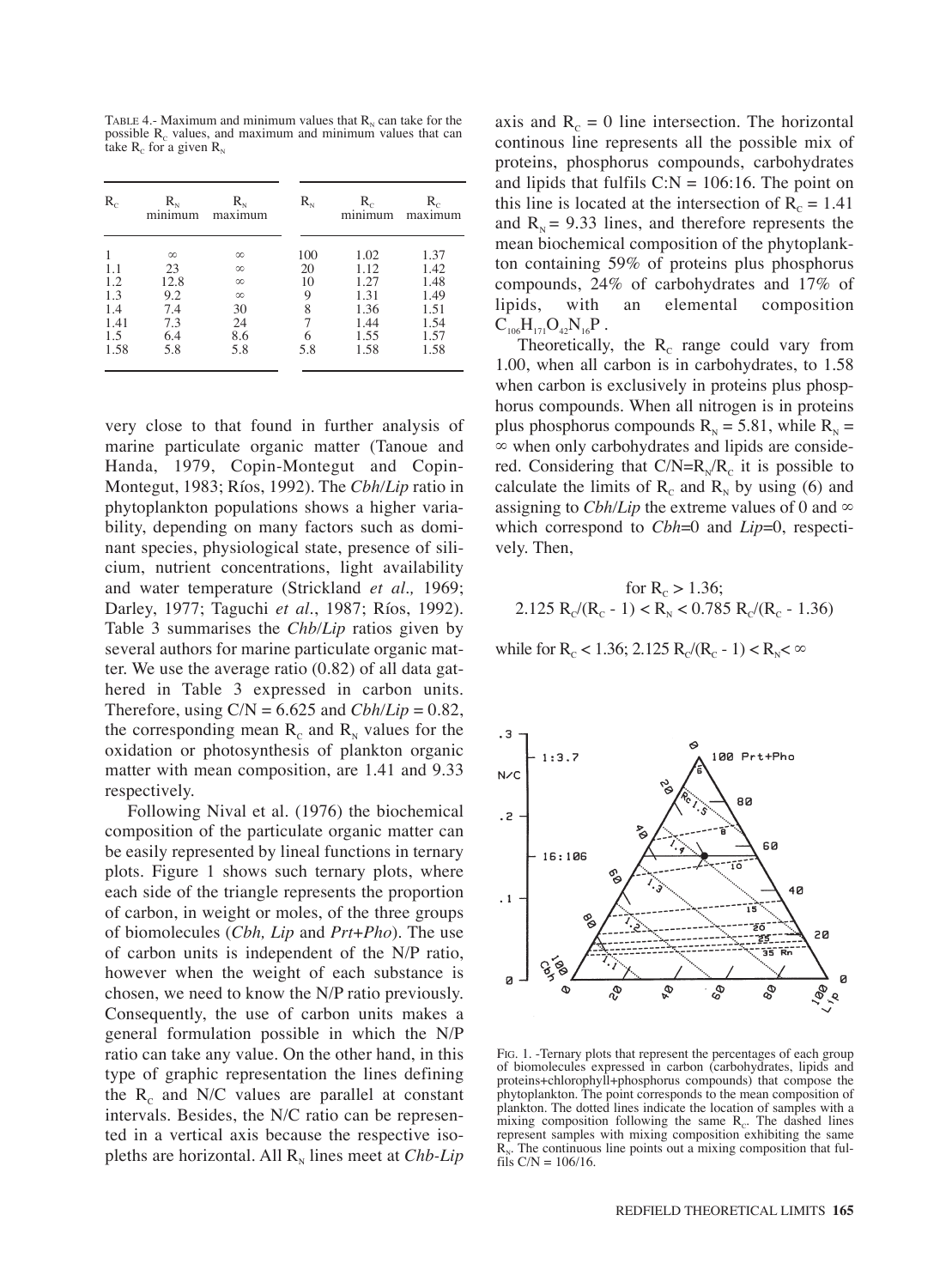

FIG. 2. - Distribution of samples given by different authors, represented on ternary plots as in Fig. 1. (A) Antía *et al.* 1963, (R) Redfield *et al.* 1963, (H) Haug *et al* 1973, (N) Nival *et al.,* 1976, (G) Sen Gupta et al. 1976, (S) Smetacek et al. 1979, (L) Lancelot Van-Beveren 1980, (He) Hendrikson *et al.* 1982, (T) Tanoue (1985), (Ta) Takahashi et al. 1985, (Ri) Ríos and Fraga, 1987 and Ríos 1992, (C) Claustre *et al.* 1989, (An) Anderson and Sarmiento 1994 and Anderson 1995, (Fe) Fernández *et al.* 1992, (Ro) Robins *et al.* 1994, (Ch) Chen *et al.* 1996, (Sh) Shaffer 1996, (F) Fraga *et al.* (this paper).

This differentiation is necessary because the higher limit of  $R_N$  occurs when protein content  $\qquad 0$ and consequentely  $R_N \quad \infty$  (see also Figure 1). Similarly, the limits for  $R_c$  for a given  $R_N$  are:

$$
R_{N}/(R_{N} - 2.125) < R_{C} < 1.36 \ R_{N}/(R_{N} - 0.785)
$$

The limits of  $R_c$  and  $R_N$  are given in Table 4 according to all possible values derived from the plankton composition.

## DISCUSSION

The mean value of  $R_c = 1.41$  obtained from the mean C/N and *Cbh/Lip* relationships of the particulate organic matter coincides with the 1.4 value suggested by Laws (1991) and with the 1.42 value calculated from the elemental composition given by Anderson (1995). Similarly, the value of  $R<sub>N</sub>$  = 9.33 obtained here is in agreement with the  $R<sub>N</sub>$  = 9.38 derived from the elemental composition of particulate matter (Anderson, 1995) and the  $R<sub>N</sub>$  = 9.1 (Minster and Boulahdid, 1987) deduced from nutrients data of several oceans. The Redfield ratio  $(-O_2:C:N:P)$  that corresponds to these mean  $R_c$  and  $R_N$  values is 149:106:16:1 which is practically the same as that given by Anderson (1995). The appro-

ach proposed here permits the calculation of  $R_c$  and  $R_N$  as a function of C/N and Cbh/Lip ratios. For an organic matter with a fixed C/N ratio of 106/16 but with varying proportions of carbohydrates and lipids, all possible biochemical composition will be situated along the  $16:106 = N:C$  line inside the ternary plots (Fig. 1), and the limits are  $R_c = 1.32$  and  $R_{N} = 8.8$  when lipids = 0% while they are  $R_{C} =$ 1.48,  $R_{N} = 9.8$  when carbohydrates = 0%.

The limits and ranges of variation of  $R_c$  and  $R_N$ allow us to validate observational data from organic matter composition or nutrient ratios in the ocean. All data found in the literature derived from biological studies such as elemental or biochemical composition of organic matter showed values within the limits proposed in this work after transformation following (4), (5) or (6). In other words, they are inside the ternary plots (Figure 2). The values corresponding to the biochemical composition obtained by Nival et al. (1976), Smetacek et al. (1979), Ríos (1992), Anderson (1995) and Shaffer (1996) are surrounding the mean value (point in Fig 1). Near this point are the values obtained from Lancelot-Van Beveren (1980), Hendrikson et al. (1982), Tanoue (1985) and Ríos and Fraga (1987). Biochemical composition with lipids proportions higher than 50% (Fernández et al., 1992; Robins et al., 1994) correspond to the North Atlantic and Antarctic phytoplankton. Haug et al. (1973) and Claustre et al. (1989) gave the highest carbohydrates proportion, between 40% and 60%, while Antía et al. (1963) gave the highest proteins proportion (94%). In most of the biochemical composition shown here, the C/N ratio of the particulate material is higher than 6.625, in agreement with Sambrotto et al. (1993) who found high C/N ratios from the consumption of carbon relative to nitrogen. The clasic Redfield biochemical composition is outside the ternary plots because its original formulation has no lipids and therefore, the composition should fall on the Prt-Cbh line. However, Redfield considered the proteins as the sum of carbohydrates plus ammonium which is a less reduced form and so, the composition falls out the triangle. The elemental composition given by Chen et al. (1996) is also outside the triangle, probably because their hydrogen analysis could be rather low. The composition given by Sen Gupta et al. (1976) for the Indian Ocean obtained from dissolved oxygen and nutrient concentrations, is also outside the triangle and very close to the Redfield composition. The composition obtained for the Atlantic and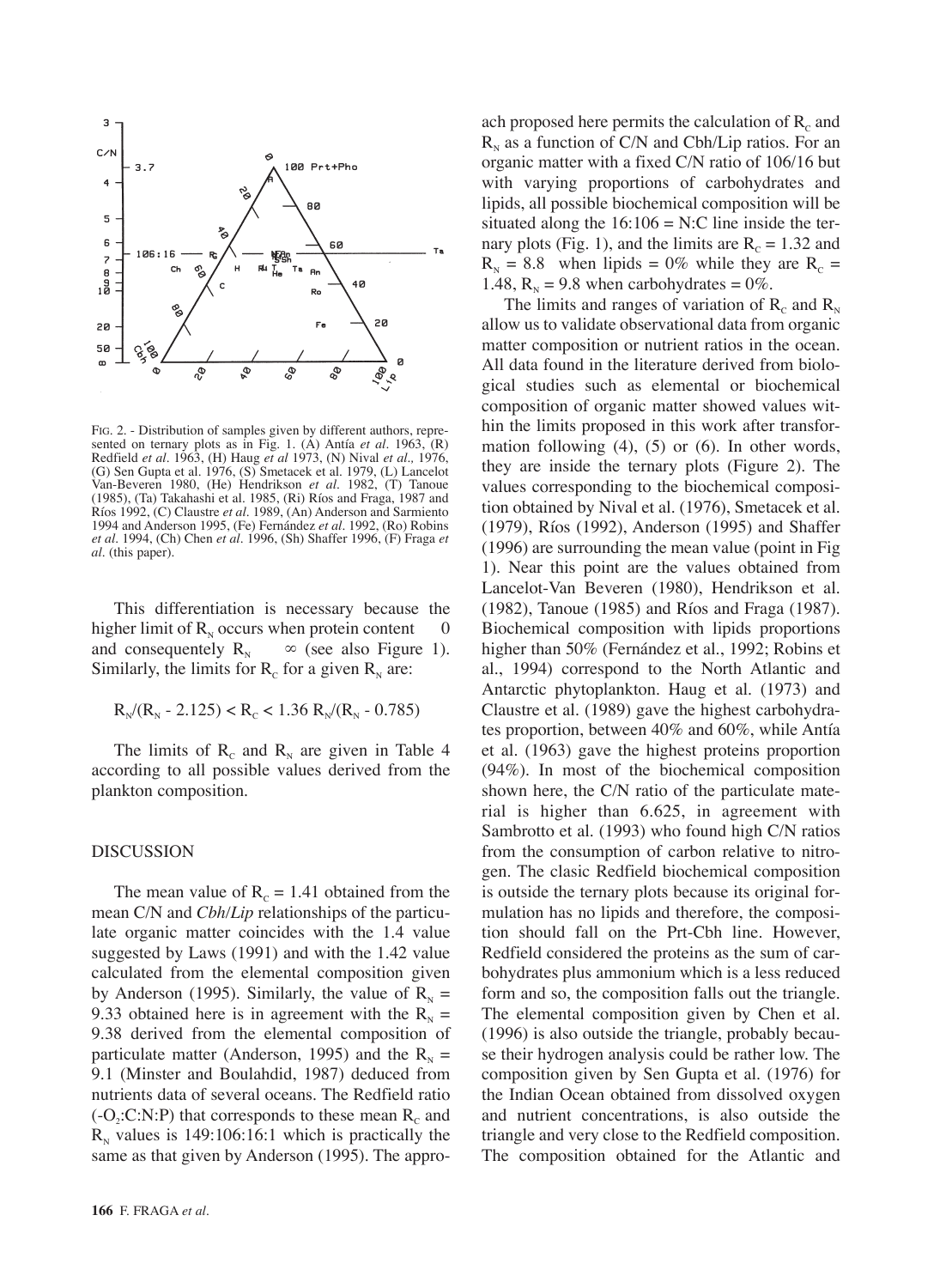Indian ocean by Talakashi et al. (1985) is also outside the triangle. However, in this case the calculated biochemical composition was affected by an overestimation of lipids (94%), which was already recognised by the authors, proposing a new biochemical composition for the Atlantic and Indian ocean which is inside the triangle and not far from the Redfield ratios determined by Anderson and Sarmiento (1994) for South Atlantic, Indian and Pacific basins. This signifies that when  $R_c$  and  $R_v$ values obtained from dissolved oxygen and nutrient concentrations are outside the defined limits of the triangle some process is misunderstood.

To establish the real limits of the  $R_c$  and  $R_w$ ratios used in studies of photosynthesis and mineralisation processes constitutes an essential step to improve models dealing with global net primary production and models devoted to quantifing the anthropogenic CO<sub>2</sub> incorporation into deep ocean in which it is a crucial task to accurately remove the CO<sub>2</sub> gained by deep waters due to the oxidation of the organic matter (Brewer, 1978; Chen and Millero, 1979, Chen 1993, Wallace, 1995). The use of  $R_c$  and  $R_N$  ratios in agreement with the real oxidation processes will permit better estimations of anthropogenic penetration into the oceans.

#### REFERENCES

- Anderson, L.A. 1995.- On the hydrogen and oxygen content of marine phytoplankton. *Deep-Sea Research*, 42: 1675-1680.
- Anderson, L.A. and J.L. Sarmiento. 1994.- Redfield ratios of remineralization determined by nutrient data analysis. *Global Biogeochemical Cycles*, 8: 65-80.
- Antia, N.J., C.D. Mcallister, T.R. Parsons, K. Stephens and J.D.H. Strickland. 1963.- Further measurements of primary production using a large-volumn plastic sphere. *Limnology and Oceanography*, 8: 166-83.
- Brewer, P.G. 1978.- Direct observation of the oceanic  $CO<sub>2</sub>$  increase. *Geophysical Research Letters*, 5: 997-1000.
- Broecker, W.S. and T. Takahashi. 1980.- Hydrography of the Central Atlantic. III. The North Atlantic deep-water complex. *Deep-Sea Research*, 27A: 591-613.
- Chau, Y.K., L. Chuecas and J.P. Riley. 1967.- The component combined amino acids of some marine phytoplakton species. *Journal Marine Biological Association of United Kingdom*, 47: 543-554.
- Chen, C.T. 1993.- The oceanic anthropogenic  $CO<sub>2</sub>$  sink. *Chemosphere*, 27: 1041-1064.
- Chen, C.T. and F.J. Millero. 1979.- Gradual increase of oceanic CO2. *Nature*, 277: 205-206.
- Chen, C.T., C.M. Lin, B.T. Huang and L.F. Chang. 1996.- Stoichiometry of carbon, hydrogen, sulfur and oxygen in the particulate matter of the western North Pacific marginal seas. *Marine Chemistry*, 54: 179-190.
- Chuecas, L. and J.P. Riley. 1969.- The component combined amino acids of some marine diatoms. *Journal Marine Biological Association of United Kingdom*, 49: 117-120.
- Claustre, H., J.C. Marty and L. Cassiani 1989.- Intraspecific differences in the biochemical composition of a diatom during a spring bloom in Villefrache-sur-Mer Bay, Mediterranean Sea. *Journal of Experimental Marine Biology and Ecolology*, 129:

17-32.

- Copin-Montegut, C. and G. Copin-Montegut. 1978.- The chemistry of particulate matter from the south Indian and Antarctic oceans. *Deep-Sea Research*, 25: 911-931.
- Cowey, C.B. and E.D.S. Corner. 1966.- The amino acid composition of certain unicellular algae, and of the fecal pellets produced by *Calanus finmarchicus* when feed on them. pp.225-231. En H.BARNES ed. *Some contemporary studies in marine science.* edit. Allen & Unwin. London.
- Darley, W.M. 1977.- Biochemical composition. pp.198-223. en *The biology of diatoms.* Ed. D.Werner.
- Fernández, E., E. Marañón, D.S. Harbour and R.D. Pingree. 1994.- Phytoplankton carbon incorporation patterns and biochemical composition of particulate matter in Eastern North-Atlantic subtropical region. *Journal of Plankton Research*, 16: 1627- 1644.
- Fernández, E., P, Serret, I. Madariaga, D.S. Harbour and A.G. Davies. 1992.- Photosynthetic carbon metabolism and biochemical composition of spring phytoplankton assemblages enclosed in microcosms: the diatom *Phaeocystis* sp. succession. *Marine Ecolology Progress Series*, 90: 89-102.
- Fleming, R.H. 1940.- The composition of plankton and units for reporting population and production. *Proceedings of the Sixth Pacific Science Congress, California*, 3: 535-540.
- Fowden, L. 1954.- A comparison of the compositions of some algal proteins. *Ann.Botany*, 18: 257-366
- Fraga, F. and F.F. Pérez. 1990.- Transformaciones entre composición química del fitoplancton, composición elemental y relación de Redfield. *Scientia Marina*, 54: 69-76.
- Haug, A., S. Myklestad and E. Sakshaug. 1973.- Studies on the phytoplankton ecology of the Trondheimsfjord.I. The chemical composition of phytoplankton populations. *J.exp.mar.Biol.Ecol.*, 11:15-26.
- Hendrikson, P., K.G. Sellner, B.R. Mendiola, N. Ochoa and R. Zimmermann. 1982.- The composition of particulate organic matter and biomass in the Peruvian upwelling region during ICANE 1977 (Nov.14-Dec.2). . *Journal of Plankton Research*, 4: 163-186.
- Jones, E.P., D. Dyrssen and A.R. Coote. 1984.- Nutrient regeneration in deep Baffin Bay with consequences for measurements of the conservative tracer NO and fossil fuel CO<sub>2</sub> in the oceans. *Canadian Journal of Fish.Aquat.Sci.*, 41: 30-35.
- Lancelot-Van Beveren, C. 1980.- A statistical method to estimate the biochemical composition of phytoplankton in the Southern Bight of the North Sea. *Estuarine and Coastal Marine.Science*, 10: 457-478.
- Laws, E.A. 1991.- Photosynthetic quotients, new production and net community production in the open oceans. *Deep-Sea Research* 38: 143-167.
- Minster, J-F. and M. Boulahdid. 1987.- Redfield ratios along isopycnal surfaces - a complementary study. *Deep-Sea Research*, 34: 1981-2003.
- Miyata, K. and A. Hattory. 1986.- A simple fractionation method for determination of phosphorus components in phytoplankton: Application to natural populations of phytoplankton in summer surface waters of Tokyo Bay. *Journal of the Oceanographical Society of Japan*, 42: 255-265.
- Nival, P., J. Gostan, G. Malara and R. Charra. 1976.- Evolution du plancton dans la Baie Villefranche-sur-Mer a la fin de printemps (Mai et Juin 1971).II. Biomasse de phytoplancton, production primaire. *Vie et Milieu*, 26: 47-76.
- Ogino, C. 1963.- Studies on the chemical composition of the some natural foods of aquatic animals. *Bull.Japan.Soc.Scient.Fish.*, 29: 459-462.
- Redfield, A.C., B.H. Ketchum and F.A. Richards. 1963.- The influence of organisms on the composition of sea-water. pp.26-77. in M.N.Hill ed.*The Sea*. Vol.2, pp.554. Johon Wiley & Sons, New York.
- Ríos, A.F. 1992.- *El fitoplancton en la ría de Vigo y sus condiciones ambientales*. Tesis doctoral 416 pp. Univ. Santiago de Compostela. ISBN: 84-7191-958-3.
- Ríos, A.F. and F. Fraga. 1987.- Composición química elemental del plancton marino. *Investigación Pesquera*, 51: 619-632.
- Ríos, A.F., F. Fraga and F.F. Pérez. 1989.- Estimation of coefficients for the calculation of "NO" "PO" and "CO", starting from the elemental composition of natural phytoplankton. *Sci. Mar.*, 53: 779-784.